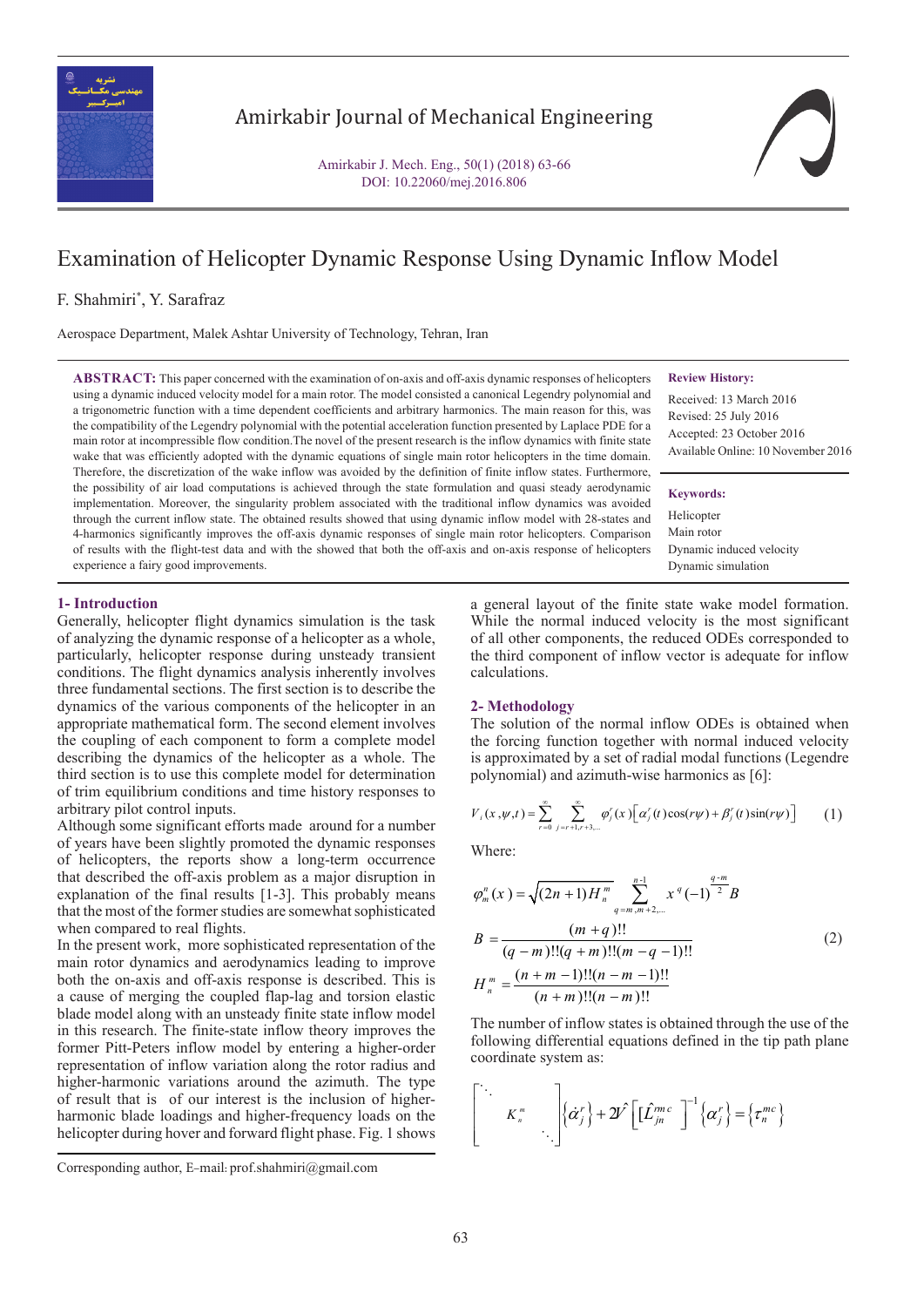$$
\begin{bmatrix}\n\ddots & & \\
& K_n^m & \\
& & \ddots\n\end{bmatrix}\n\left\{\n\dot{B}_j^r\n\right\} + 2\hat{V}\n\begin{bmatrix}\n\hat{L}_{jn}^{ms} \\
\ddots\n\end{bmatrix}^{-1}\n\left\{\n\begin{bmatrix}\n\beta_j^r\n\end{bmatrix} = \left\{\n\tau_n^{ms}\n\right\}\n\tag{3}
$$

where cosine harmonic coupling matrices are [2]:  $\overline{R}$   $\overline{R}$   $\overline{R}$   $\overline{R}$   $\overline{R}$   $\overline{R}$   $\overline{R}$   $\overline{R}$   $\overline{R}$   $\overline{R}$   $\overline{R}$   $\overline{R}$   $\overline{R}$   $\overline{R}$   $\overline{R}$   $\overline{R}$   $\overline{R}$   $\overline{R}$   $\overline{R}$   $\overline{R}$   $\overline{R}$   $\overline{R}$   $\overline{R}$   $\overline{R}$   $\overline{$  $\mathbf{r}$  $\mathbf{u}$ -<br>*vhere cosine harmo* where cosine i

where cosine harmonic coupling matrices are [2]:  
\n
$$
[\hat{L}_{jn}^{rm \ c}] = (E)^m [\Gamma_{jn}^{rm}]
$$
\n
$$
[\hat{L}_{jn}^{rm \ c}] = (E^{|m-r|} + (-1)^s E^{|m+r|}][\Gamma_{jn}^{rm}]
$$
\n
$$
[\hat{L}_{jn}^{rm \ s}] = (E^{|m-r|} - (-1)^s E^{|m+r|}][\Gamma_{jn}^{rm}]
$$
\n
$$
E = \tan |\chi/2| \qquad (0 \le \chi \le \frac{\pi}{2})
$$
\n(4)

Furthermore, the pressure coefficients  $\tau_n^{m\alpha}$  and  $\tau_n^{m\alpha}$  in Eq.<br>(3) correspond to the lift distribution through the following equations; Furthermore, the pressure coefficients  $\tau_n^{mc}$  and  $\tau_{n_s}^{ms}$  in Eq.  ${equations;}$ *<sup>N</sup> mc <sup>m</sup>*  $\cos$ , χ χ  $E = \tan |\chi/2|$   $(0 \le \chi \le \frac{\pi}{2})$ <br>Furthermore, the pressure coefficients  $\tau_n$ <br>(3) correspond to the lift distribution throw

$$
\tau_n^{0c} = \frac{1}{2\pi} \sum_{i=1}^N \left[ \int_e^1 L_i \varphi_n^0(\hat{x}) d\hat{x} \right]
$$
  
\n
$$
\tau_n^{mc} = \frac{1}{\pi} \sum_{i=1}^N \left[ \int_e^1 L_i \varphi_n^m(\hat{x}) \cos(m\psi_i) d\hat{x} \right]
$$
  
\n
$$
\tau_n^{ms} = \frac{1}{\pi} \sum_{i=1}^N \left[ \int_e^1 L_i \varphi_n^m(\hat{x}) \sin(m\psi_i) d\hat{x} \right]
$$
  
\nwhere [4]:

 $\mathbf{r}^{(i)}$  ( ) and ( ) and ( sin cos sin + cos cos sin + where  $[4]$ :

$$
L_{i} = \begin{bmatrix} \cos(\cos \beta_{1c} + \sin \beta_{1s}) \\ 0 \\ \sin(\cos \beta_{1c} + \sin \beta_{1s}) \end{bmatrix} (F_{A})^{U}
$$
 (6)

Fig. 1 showed:  $rac{1}{2}$  cost  $rac{1}{2}$  $\mathbf{r} = \mathbf{r} \times \mathbf{r}$  , where  $\mathbf{r} = \mathbf{r} \times \mathbf{r}$ e de la construcción de la construcción

$$
(F_A)^{L} = \frac{1}{2} \rho c v \left[ C_v v_1 - C_v v_2 \cos \gamma_t \right]
$$
  

$$
\left[ C_v v_1 + C_v v_2 \right]
$$
  

$$
\left[ C_v v_2 v_3 \cos \gamma_t + C_v v_3 \right]
$$
  

$$
\left[ C_v v_2 v_3 \cos \gamma_t + C_v v_3 \right]
$$
  
(7)

in a complete the state of the state of the state of the state of the state of the state of the state of the s<br>See the state of the state of the state of the state of the state of the state of the state of the state of th

#### **3- Results and Discussion**

In this section, the transient responses of an articulated rotor helicopter to step-inputs at various trim conditions have been calculated, and compared with flight test data [5]. The test data used for the comparison were obtained in a series of tests conducted for use in validation of the Rotorcraft Systems Integration Simulator. The trim data and selected transient-response time histories were provided to Sikorsky for use in their validation of the mathematical models. No stability augmentation was used during transientresponse data acquisitions. Analog and digital stability augmentation systems, the flight path stabilization system, and the horizontal stabilizer control system were disabled. This is a highly degraded configuration; the results are not



**Figure 1. Schematic of helicopter coordinate systems**

representative of the UH-60A in the normal operation. The test procedure normally consisted of stabilizing in trim with one of the two redundant stability augmentation systems on; this was disabled one second before the control input. Unsatisfactory stability characteristics of the un-augmented aircraft, especially in pitch, required the pilot to initiate recovery within a few seconds of the input for the reasons of instability or safety. Furthermore, because the test program was organized in order to provide standard handling qualities data, the presented results are focused on both off-axis and on-axis dynamic response. Validations are discussed in terms of the pitch, roll, and yaw rate responses, which are important from the handling qualities point of view.

In all cases, trim control settings are normally obtained from the previous section for hover and 50-knot forward flight speed, corresponding to advanced ratios equaled to 0 and 0.11, respectively. All results are taken at an altitude of 3000 feet in a standard atmosphere and a gross weight of 16,000 lb. This corresponds to a blade loading of 0.069.

As can be seen from Fig. 2, the blade modeling, changing from second to 6th natural modes shapes, has very little influence on the prediction of power required.



**Figure 2. Effect of blade modeling on helicopter power required versus airspeed**

In Fig. 3 pitch rate responses to lateral cyclic input for trimmed flight condition at 50 knots forward speed are shown. The